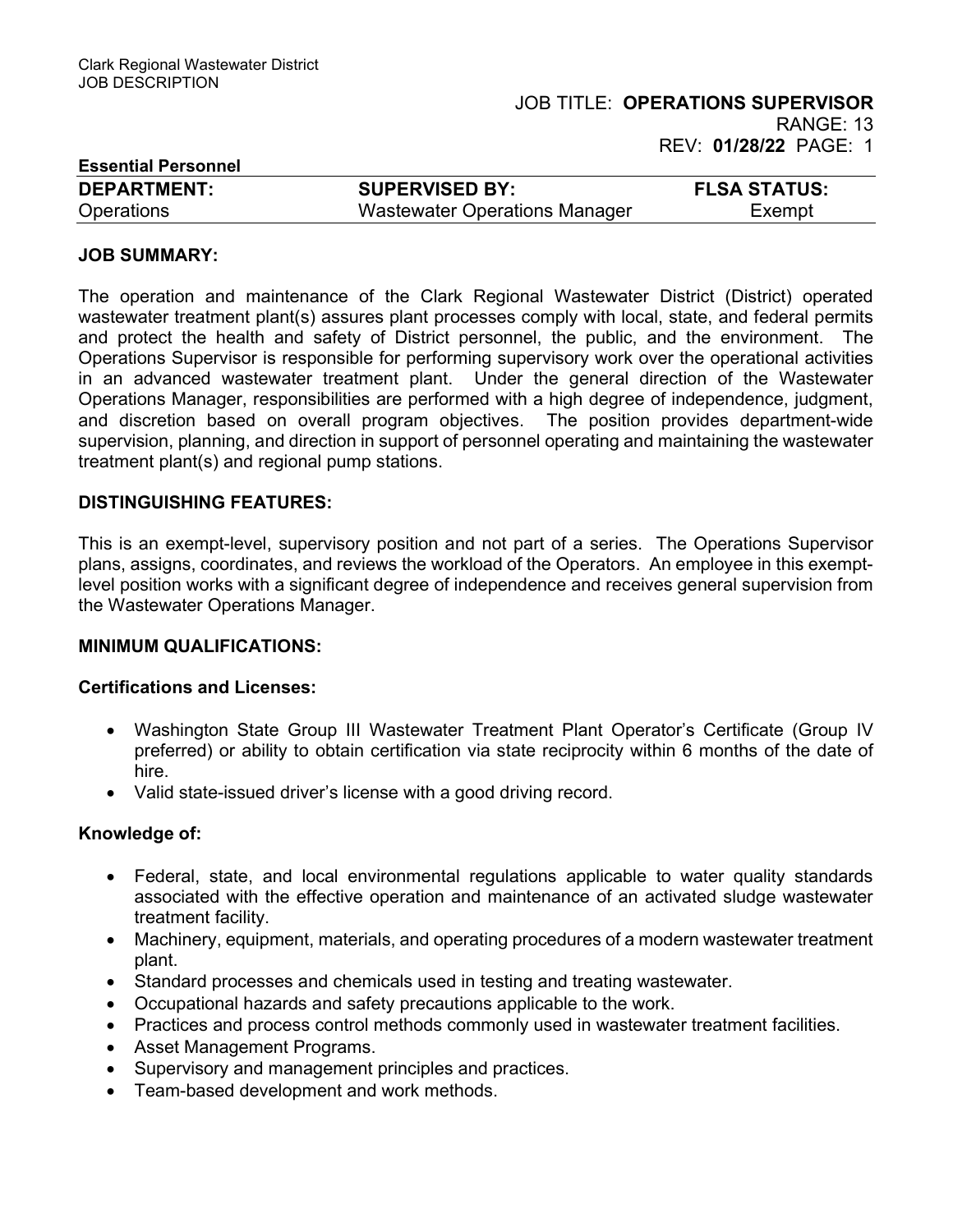| <b>Essential Personnel</b> |                               |                     |
|----------------------------|-------------------------------|---------------------|
| <b>DEPARTMENT:</b>         | <b>SUPERVISED BY:</b>         | <b>FLSA STATUS:</b> |
| <b>Operations</b>          | Wastewater Operations Manager | Exempt              |

## Ability to:

- Plan, organize, direct, review, and supervise the work of staff involved in wastewater treatment operations.
- Pass all required safety training classes and apply those procedures to the work environment.
- Analyze problems, identify alternative solutions, project consequences of proposed actions, and implement recommendations in support of goals.
- Use a computer to utilize software including, but not limited to, SCADA, CMMS, and MS Office suite to enter data, review data, and generate reports.
- Effectively communicate, clearly and concisely, with the public, co-workers, supervisors, and subordinates, both orally and in writing.
- Maintain a professional and respectful working environment.
- Establish and maintain effective working relationships with those contacted in the course of work, including County and other government officials, community groups, and the public.
- Supervise, train, and motivate staff and use fair and consistent application of company standards and policies.
- Read and interpret engineered plans and specifications.
- Calculate algebraic equations for process control and related performance measures
- Monitor treatment plant processes and apply good judgment and practical knowledge and perform advanced analysis and troubleshooting to resolve unusual or irregular problems.
- Monitor and be aware of the working environment to ensure a secure and safe process for workers and the public.

# EDUCATION & EXPERIENCE:

Any combination of education, training, and experience that provides the requisite knowledge, skill, and abilities to successfully perform the duties and fulfill the responsibilities of the position. A typical way to achieve that would be:

- High school diploma or equivalent; and
- Two years of college coursework (90 credits or CEUs) in wastewater technology, chemical engineering, civil engineering, environmental engineering, biology, chemistry, microbiology, or related fields.
- Seven (7) years of experience operating a wastewater treatment plant or directly transferable equivalent experience.
- Two years of increasingly responsible supervisory or lead worker experience.

# WORKING CONDITIONS:

- May be subject to frequent standing, walking, sitting, climbing, balancing, stooping, kneeling, twisting, climbing stairs or ladders, or working in confined spaces.
- Work occurs indoors and outdoors in all weather conditions.
- Requires physical capability and mobility to navigate all types of surfaces and terrain.
- Occasionally lift up to 50 pounds.
- May operate heavy equipment.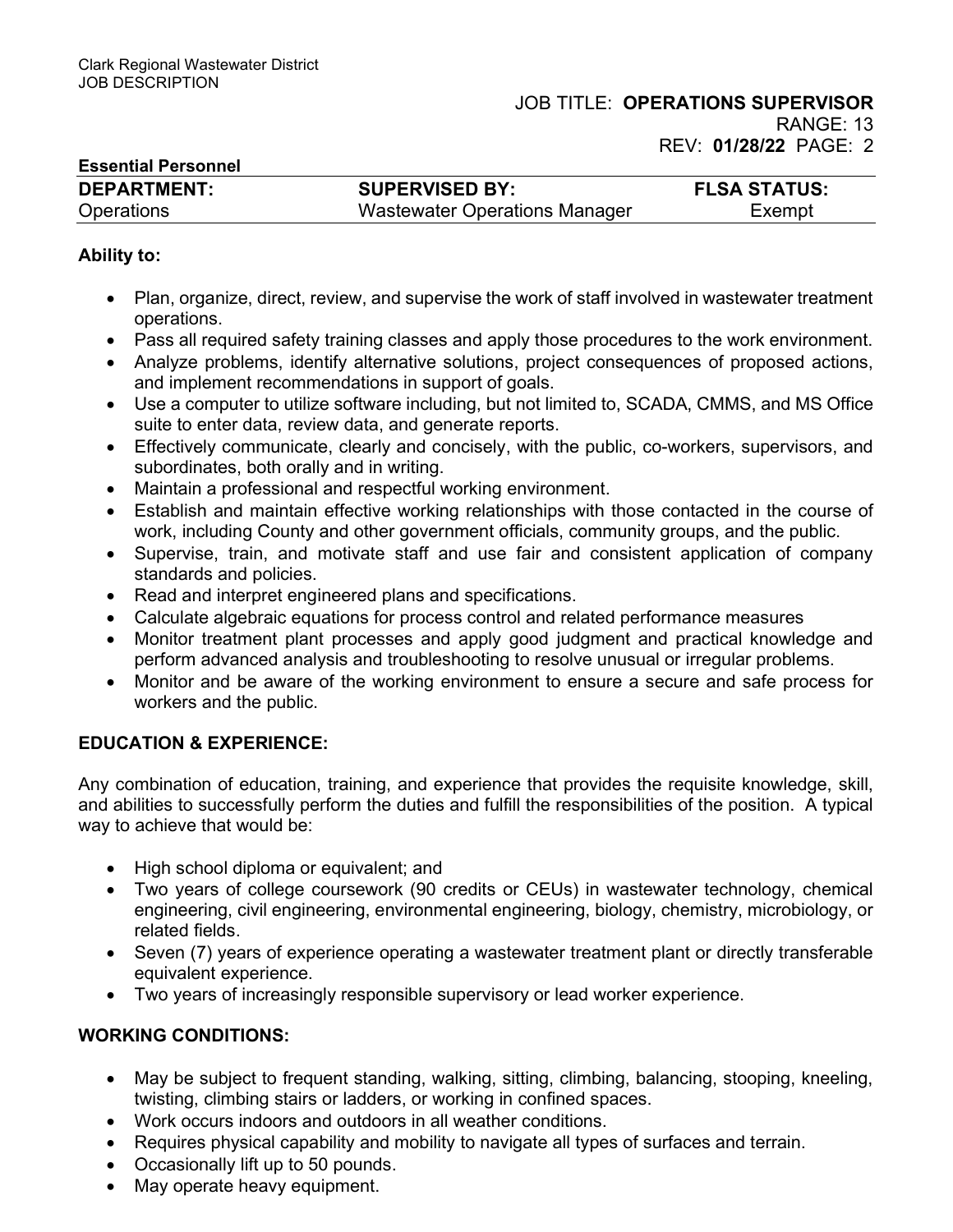| <b>Essential Personnel</b> |                                      |                     |
|----------------------------|--------------------------------------|---------------------|
| <b>DEPARTMENT:</b>         | <b>SUPERVISED BY:</b>                | <b>FLSA STATUS:</b> |
| <b>Operations</b>          | <b>Wastewater Operations Manager</b> | Exempt              |

- Potential exposure to high voltage electrical equipment, raw sewage, and/or odors or other hazardous atmospheres.
- May be assigned to work alone or with others.
- Work may be performed from ladders or scaffolding.
- Wearing and/or using personal protective equipment (PPE) will be required to perform or monitor certain tasks.
- Required to work after regular business hours and in emergency or inclement weather conditions.

## TYPICAL DUTIES & RESPONSIBILITIES:

The duties listed below, while not all-inclusive, are characteristic of the type and level of work associated with this position. Individual positions may perform all or some combination of the duties listed below, as well as other related duties. The District reserves the right to add, modify, or remove duties as appropriate to meet business needs.

Supervision. Directly supervises Operators, including prioritizing, assigning, coordinating, monitoring, and evaluating work. The Operations Supervisor consults with operations personnel to ensure productivity, resolve procedural and/or personnel problems, and assure maximum service levels and best utilization of resources. Recommends and directs the implementation of goals and objectives, new procedures, workflow changes, and policies and procedures. May provide policy interpretation to staff as needed.

Assists in determining training needs, recommends training programs and solutions, and provides or oversees new employee and staff training on new procedures and operations. Approves work and vacation schedules and authorizes overtime to ensure staffing levels and continuous and effective operations. Prepares work plans, coaches and counsels employees, evaluates staff performance, maintains confidentiality with employee relation issues, and works to resolve performance problems, including initiation of disciplinary actions as appropriate. Serves as the hiring manager for assigned positions and supports the hiring for other closely related positions as assigned.

Operations. Ensures continued high quality of effluent and biosolids and maintains compliance with all permits. Monitors, documents, and controls treatment processes and operation of facilities, and works in collaboration with Wastewater Operations Manager, Operators, and control systems staff to troubleshoot and make science-based process adjustments. Examines, evaluates, and interprets daily test results and trends, and consults with the Regulatory Compliance Manager to discuss process control options

Administration. Typical tasks: Maintains a variety of accurate records and logs of activities regarding operations work; develops detailed work plans for meeting compliance requirements across multiple environmental permits, including discharge limits and reporting. Develops plans for process improvements. Develops or assists in the development of an operating budget for work area and utilizes budget parameters to ensure effective and efficient use of allocated funds. Contributes to overall operations program planning. Assists in making resource decisions based on needs analysis. Develops or assists in developing standard operating procedures with operations staff and Wastewater Operations Manager as needed. Reviews staff reports and paperwork for completeness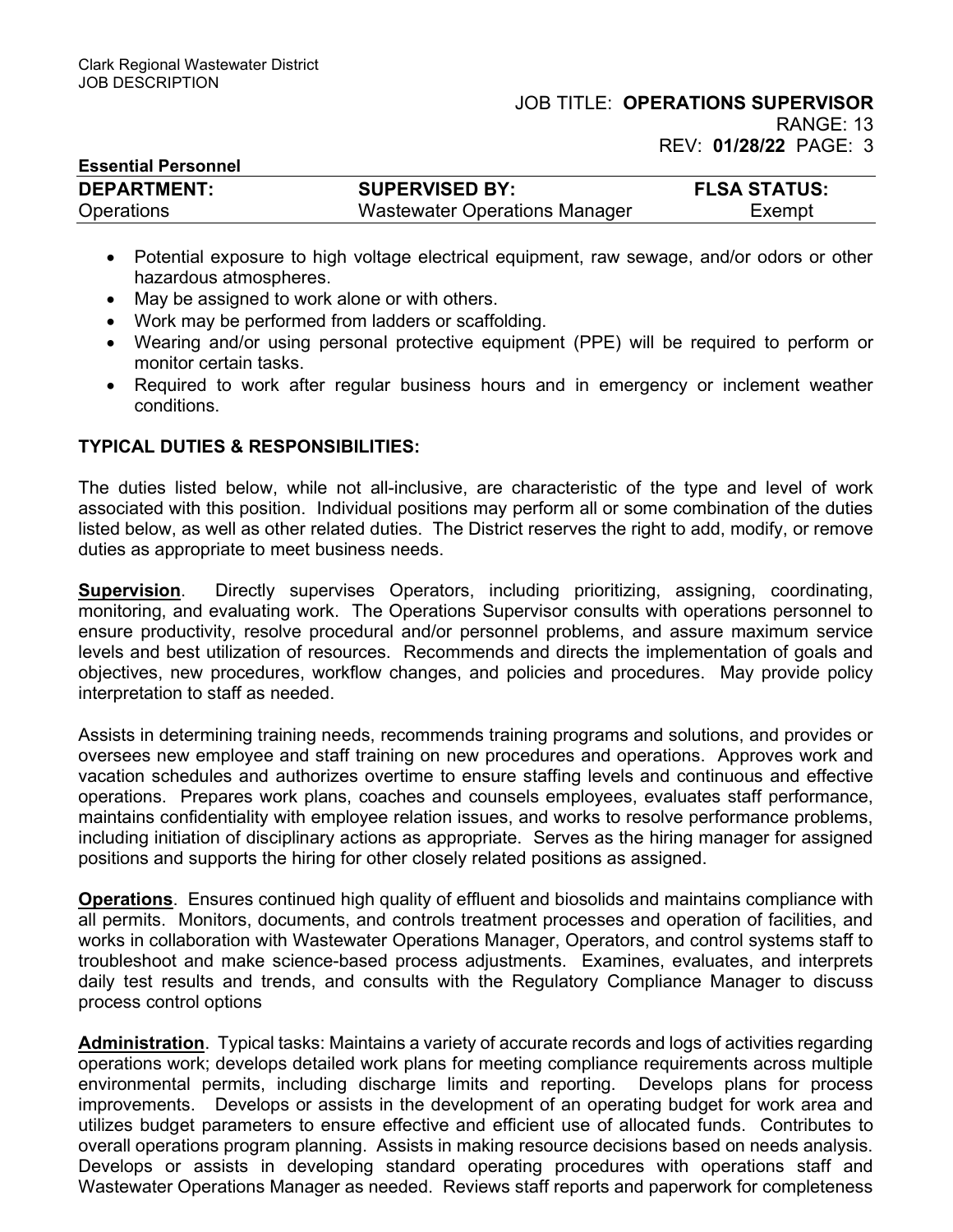| <b>Essential Personnel</b> |                               |                     |
|----------------------------|-------------------------------|---------------------|
| <b>DEPARTMENT:</b>         | <b>SUPERVISED BY:</b>         | <b>FLSA STATUS:</b> |
| <b>Operations</b>          | Wastewater Operations Manager | Exempt              |

and accuracy. Coordinates work activities between operations and maintenance to ensure productivity and resolves procedural and/or personnel issues.

Training. Typical tasks: Ensures implementation of safety programs, field training, and individual coaching for employees on a regular basis. With the Wastewater Operations Manager, develops plans for routine and preventative maintenance and operations activities and communicates standards and assignments to staff. Monitors and evaluates effectiveness of training efforts for staff. Recommends changes and/or new training initiatives as appropriate.

Other. Typical tasks: May respond to after-hour calls using established guidelines, protocol, and good judgment regarding deployment of additional personnel and information sharing to best address urgent or emergency work situations. Performs other duties as directed and assigned. Represents and promotes a positive image of the District.

## RELATIONSHIP WITH OTHERS:

The Operations Supervisor has regular contact with operations staff, the Wastewater Operations Manager, maintenance personnel, and other District personnel. The position interacts with the public, vendors, and contractors, primarily by phone or in-person in the field, responding to requests for information, customer complaints, ordering of supplies, and other tasks. The Operations Supervisor interprets District policies and procedures, personnel policies and procedures, and supervisor directives for department staff. They may also regularly contact other staff within the District to discuss issues and seek assistance in resolving personnel or administrative problems.

## SUPERVISION:

Exercised: Plans, assigns, directs, reviews, and evaluates work assigned to Operators. Adjusts work assignments and schedules to maintain adequate staffing levels and responds to fluctuating workloads, evaluates employee performance, assesses training needs, disciplines and rewards employees, and all other similar supervisory responsibilities.

Received: The Operations Supervisor works independently and under the general guidance and supervision of the Wastewater Operations Manager. The Wastewater Operations Manager makes assignments by defining program objectives, priorities, and deadlines and assists the Operations Supervisor with unusual situations or problems without clear precedents. The employee in this position plans and carries out the work independently and is expected to resolve problems in accordance with instructions, policies, and accepted practice.

## SPECIAL REQUIREMENTS:

- This position is designated as Essential Personnel and is required to report to work during emergency conditions and inclement weather events.
- Reside within 45 minutes reporting time to the District office or assigned reporting location within one year of the date of hire.
- Required to work after normal working hours intermittently or on an emergency basis.
- Required to work the normal working hours as defined for the position and facility assigned.